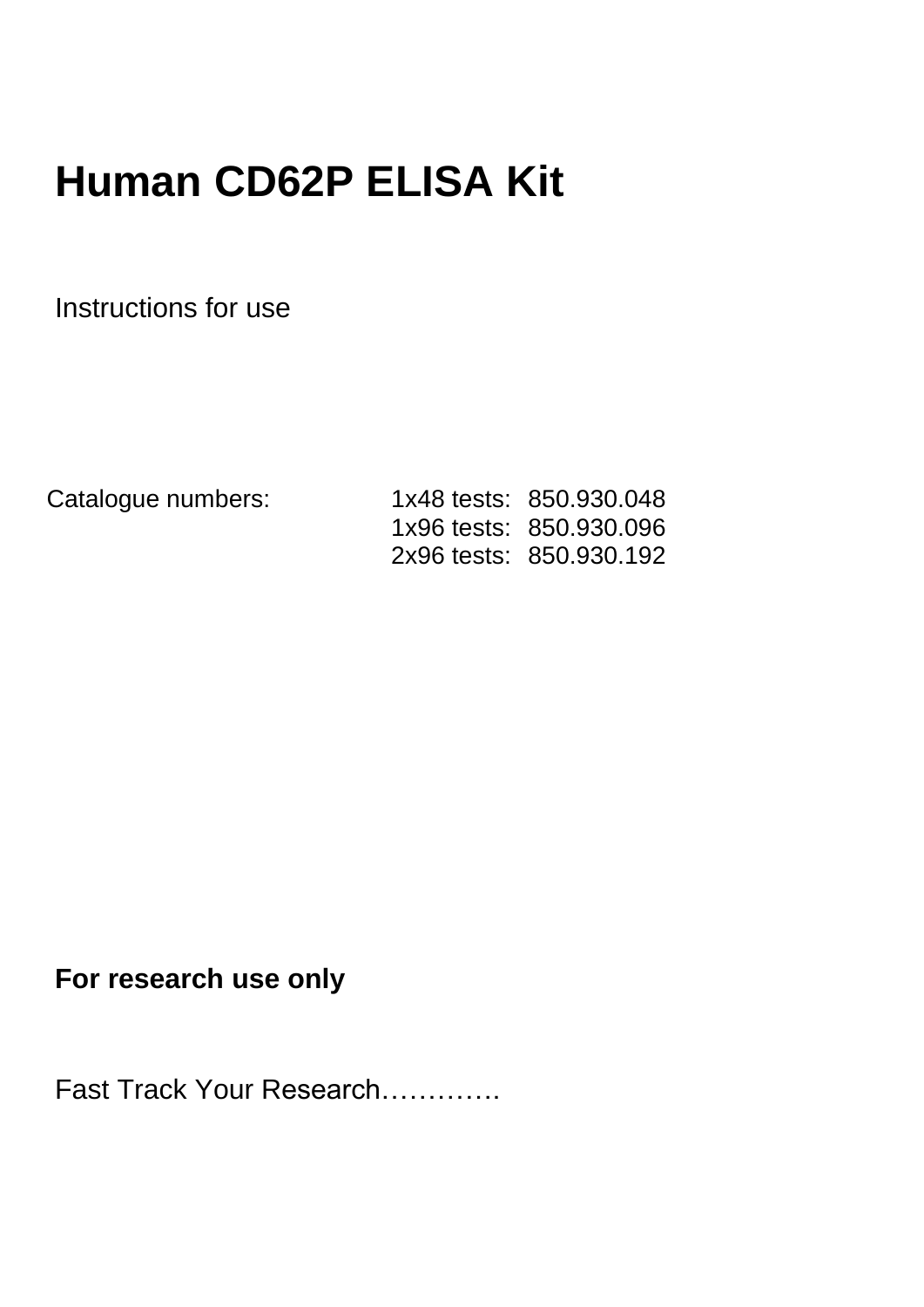# **Table of Contents**

| $\mathbf 1$ . |  |
|---------------|--|
| 2.            |  |
| 2.1.          |  |
| 2.2.          |  |
| 3.            |  |
| 4.            |  |
| 5.            |  |
| 6.            |  |
| 7.            |  |
| 8.            |  |
| 8.1.          |  |
| 8.2.          |  |
|               |  |
|               |  |
| 8.5.          |  |
| 8.6.          |  |
| 8.7.          |  |
| 9.            |  |
| 10.           |  |
| 11.           |  |
| 12.           |  |
|               |  |
|               |  |
|               |  |
|               |  |
|               |  |
|               |  |
|               |  |
| 13.           |  |
| 14.           |  |
| 15.           |  |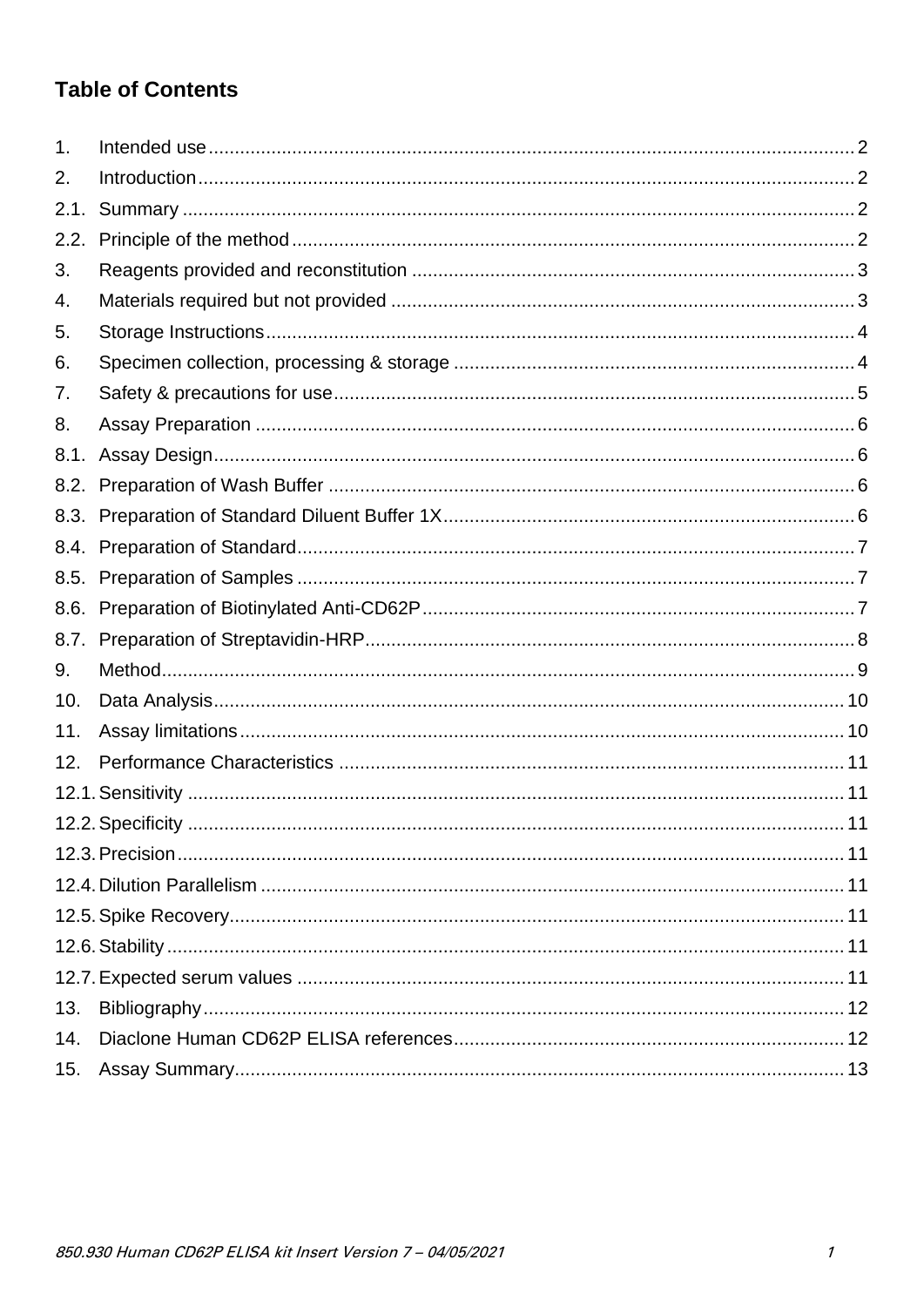# **Human CD62P ELISA KIT**

### <span id="page-2-0"></span>**1. Intended use**

The Diaclone Human CD62P ELISA kit is a solid phase sandwich ELISA for the *in-vitro* qualitative and quantitative determination of CD62P in supernatants, buffered solutions or serum and plasma samples. This assay will recognise both natural and recombinant human CD62P.

**This kit has been configured for research use only. Not suitable for use in therapeutic procedures.**

# <span id="page-2-1"></span>**2. Introduction**

#### <span id="page-2-2"></span>**2.1. Summary**

P-selectin (CD62P, LECAM-3) was originally purified from platelets and later found to be expressed also in endothelial cells. In both cell types, P-selectin is constitutively expressed and stored in secretory granules – α-granules in platelets and Weibel-Palade bodies in endothelial cells (1).

A soluble form of P-selectin, which might represent a proteolytic fragment or a soluble splice variant lacking the transmembrane domain, is found in serum and plasma (2). High expression of P-selectin or sP-selectin has been implicated in several inflammatory disorders, including adult respiratory distress syndrome, acute lung injury, ischemia-reperfusion injury, Gram-negative septic shock, thrombotic diseases, malaria, systemic sclerosis, connective tissue disease and rheumatoid arthritis. Furthermore, lung injury scores correlate significantly with sP-selectin in plasma of patients with acute lung injury (3) and (4).

# <span id="page-2-3"></span>**2.2. Principle of the method**

A capture Antibody highly specific for CD62P has been coated to the wells of the microtiter strip plate provided during manufacture. Binding of CD62P in samples and known standards to the capture antibodies is completed and then any excess unbound analyte is removed.

During the next incubation period the binding of the Biotinylated anti-CD62P secondary antibody to the analyte occurs. Any excess unbound secondary antibody is then removed.

The HRP conjugate solution is then added to every well including the zero wells, following incubation excess conjugate is removed by careful washing.

A chromogen substrate is added to the wells resulting in the progressive development of a blue coloured complex with the conjugate. The colour development is then stopped by the addition of acid turning the resultant final product yellow. The intensity of the produced coloured complex is directly proportional to the concentration of CD62P present in the samples and standards.

The absorbance of the colour complex is then measured and the generated OD values for each standard are plotted against expected concentration forming a standard curve. This standard curve can then be used to accurately determine the concentration of CD62P in any sample tested.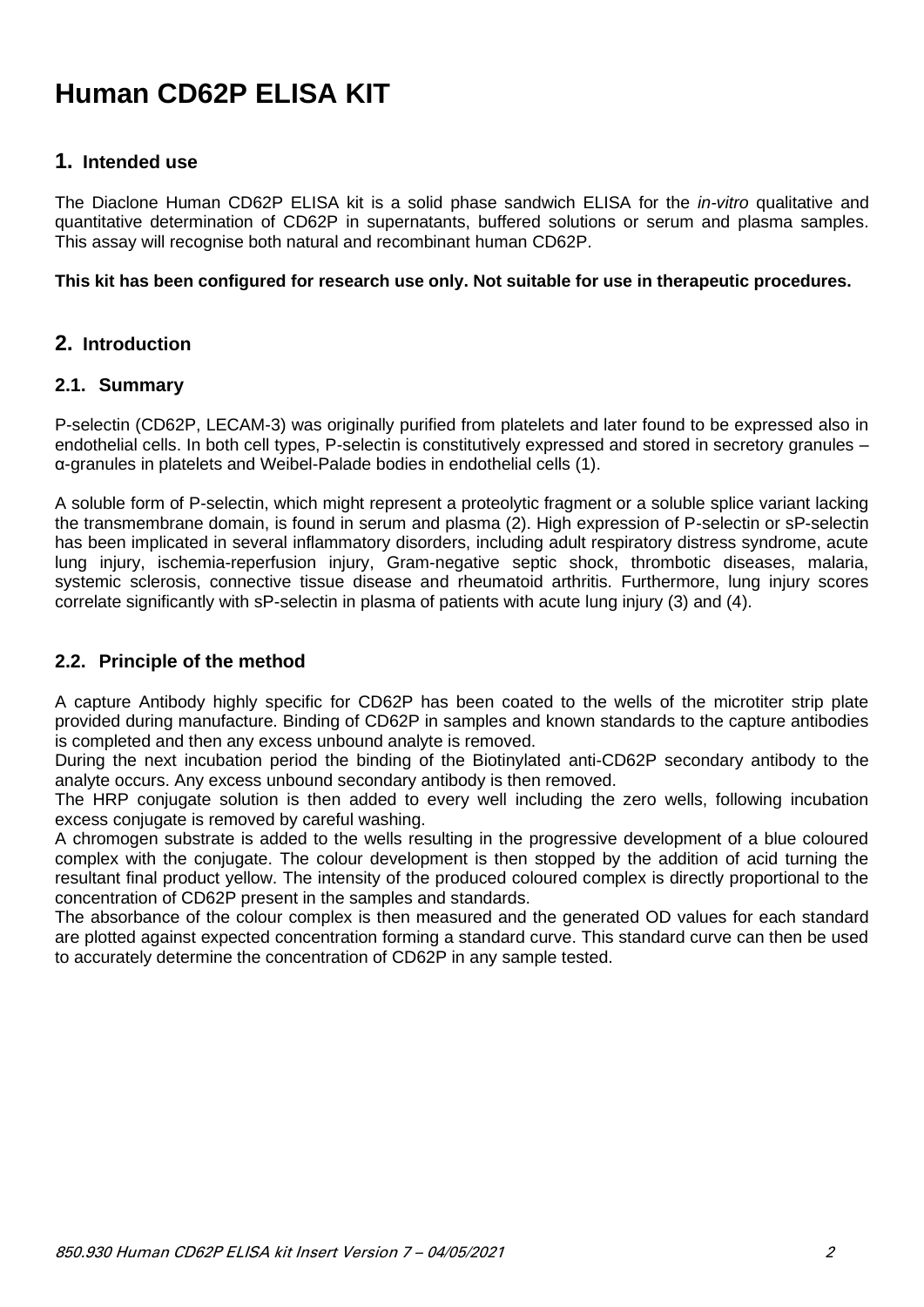# <span id="page-3-0"></span>**3. Reagents provided and reconstitution**

| <b>Reagents</b><br>$(Store@2-8°C)$ | Quantity<br>1x48-well kit<br>Cat no. 850.930.048 | Quantity<br>1x96-well kit<br>Cat no. 850,930,096 | Quantity<br>2x96-well kit<br>Cat no. 850.930.192 | <b>Reconstitution</b>                                                                       |  |
|------------------------------------|--------------------------------------------------|--------------------------------------------------|--------------------------------------------------|---------------------------------------------------------------------------------------------|--|
| Anti-CD62P<br><b>Coated Plate</b>  | 1/2                                              |                                                  | $\overline{2}$                                   | Ready to use<br>(96-well strip pre-coated plate)                                            |  |
| Plastic plate<br>covers            | $\overline{2}$                                   | $\overline{2}$                                   | 4                                                | n/a                                                                                         |  |
| CD62P Standard:<br>140 ng/ml       | 1                                                | $\overline{c}$                                   | 4                                                | Reconstitute as directed on the vial<br>(see Assay preparation, section 8)                  |  |
| <b>Standard Diluent</b>            | 1(15ml)                                          | 1(15ml)                                          | 1(25ml)                                          | 10x concentrate, dilute in distilled water<br>(see Assay preparation, section 8)            |  |
| Biotinylated<br>Anti-CD62P         | 1(0.4ml)                                         | 1(0.4ml)                                         | 2(0.4ml)                                         | Dilute in Biotinylated Antibody Diluent<br>(see Assay preparation, section 8)               |  |
| Biotinylated<br>Antibody Diluent   | 1(7ml)                                           | 1(7ml)                                           | 1(13ml)                                          | Ready to use                                                                                |  |
| Streptavidin-HRP                   | 1 $(5µ)$                                         | $2(5\mu l)$                                      | 4(5µ)                                            | Add 0.5ml of Streptavidin-HRP Diluent<br>prior to use<br>(see Assay preparation, section 8) |  |
| Streptavidin-HRP<br><b>Diluent</b> | 1 $(12ml)$                                       | 1 $(12ml)$                                       | 1(23ml)                                          | Ready to use                                                                                |  |
| Wash Buffer                        | 1(10ml)                                          | 1(10ml)                                          | 2(10ml)                                          | 200x concentrate dilute in distilled water<br>(see Assay preparation, section 8)            |  |
| <b>TMB Substrate</b>               | 1(11ml)                                          | 1(11ml)                                          | 1(24ml)                                          | Ready to use                                                                                |  |
| $H_2SO_4$<br>Stop Reagent          | 1(11ml)                                          | 1(11ml)                                          | 2(11ml)                                          | Ready to use                                                                                |  |

# <span id="page-3-1"></span>**4. Materials required but not provided**

- Microtiter plate reader fitted with appropriate filters (450 nm required with optional 620 nm reference filter)
- Microtiter plate washer or wash bottle
- 10, 50, 100, 200 and 1,000µl adjustable single channel micropipettes with disposable tips
- 50-300µl multi-channel micropipette with disposable tips
- Multichannel micropipette reagent reservoirs
- Distilled water
- Vortex mixer
- Miscellaneous laboratory plastic and/or glass, if possible sterile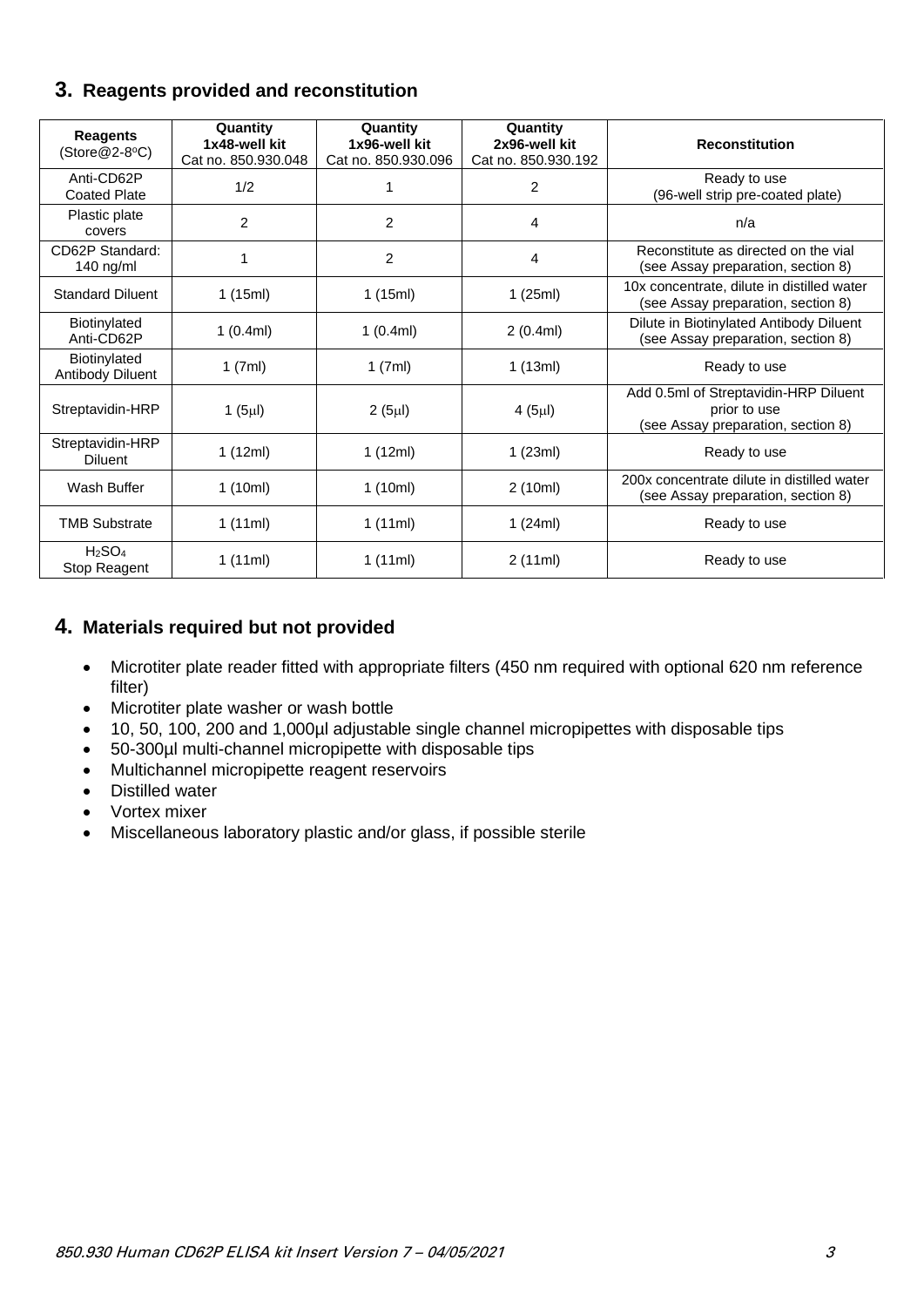# <span id="page-4-0"></span>**5. Storage Instructions**

Store kit reagents between 2 and 8°C. Immediately after use remaining reagents should be returned to cold storage (2-8°C). Expiry of the kit and reagents is stated on box front labels. The expiry of the kit components can only be guaranteed if the components are stored properly, and if, in case of repeated use of one component, the reagent is not contaminated by the first handling.

**Wash Buffer 1X:** Once prepared, store at 2-8°C for up to 1 week.

**Standard Diluent Buffer 1X:** Once prepared, store at 2-8°C for up to 1 week.

**Reconstituted Standard:** Once prepared use immediately and do not store.

**Diluted Biotinylated Anti-CD62P:** Once prepared use immediately and do not store.

**Diluted Streptavidin-HRP:** Once prepared use immediately and do not store.

#### <span id="page-4-1"></span>**6. Specimen collection, processing & storage**

Cell culture supernatants, human serum, plasma or other biological samples will be suitable for use in the assay. Remove serum from the clot or red cells, respectively, as soon as possible after clotting and separation.

**Cell culture supernatants:** Remove particulates and aggregates by spinning at approximately 1000 x g for 10 min.

**Serum:** Use pyrogen/endotoxin free collecting tubes. Serum should be removed rapidly and carefully from the red cells after clotting. Following clotting, centrifuge at approximately 1000 x g for 10 min and remove serum.

**Plasma:** EDTA, citrate and heparin plasma can be assayed. Spin samples at 1000 x g for 30 min to remove particulates. Harvest plasma.

**Storage:** If not analysed shortly after collection, samples should be aliquoted (250-500μl) to avoid repeated freeze-thaw cycles and stored frozen at –70°C. Avoid multiple freeze-thaw cycles of frozen specimens.

**Recommendation:** Do not thaw by heating at 37°C or 56°C. Thaw at room temperature and make sure that sample is completely thawed and homogeneous before use. When possible avoid use of badly haemolysed or lipemic sera. If large amounts of particles are present these should be removed prior to use by centrifugation or filtration.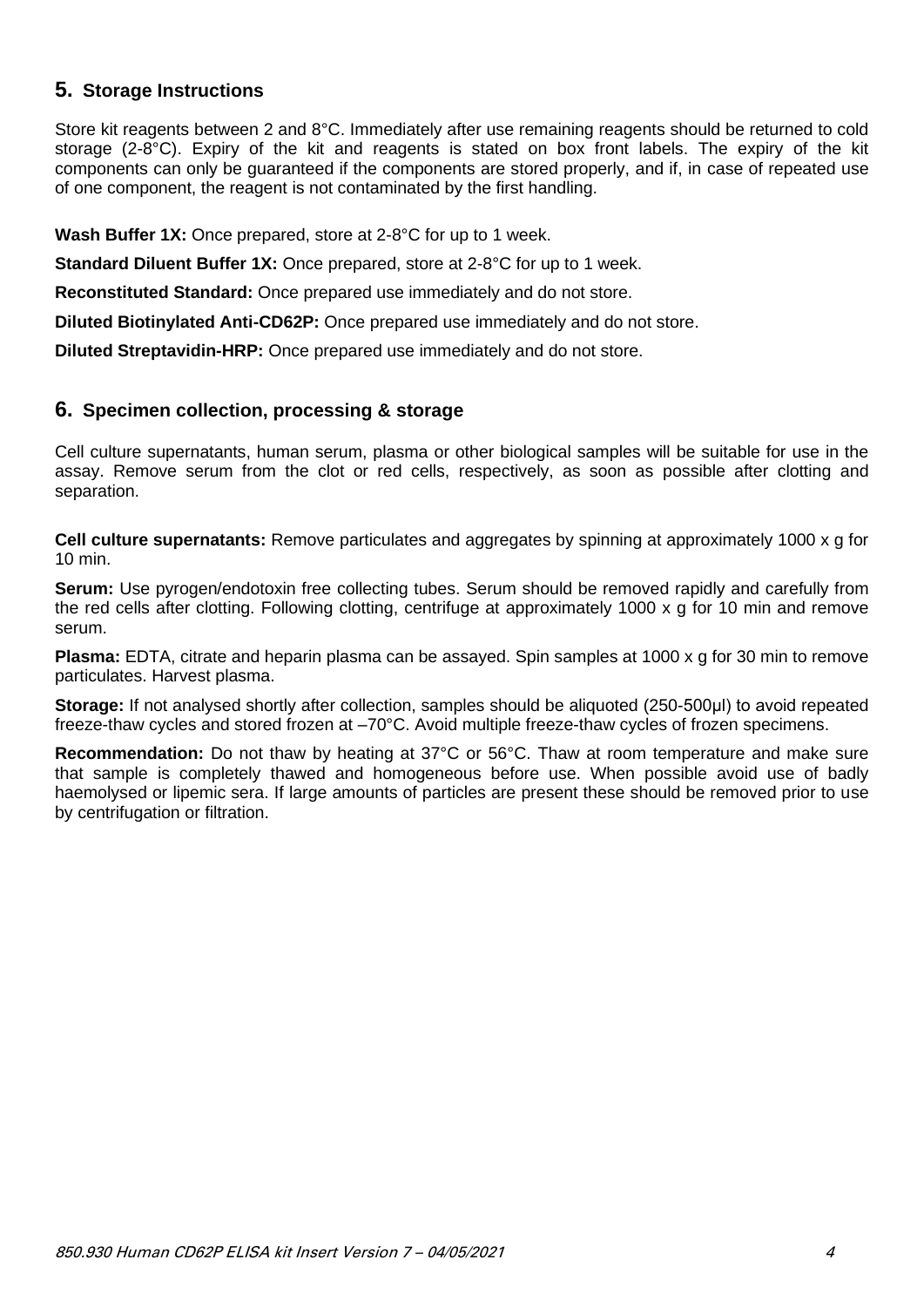# <span id="page-5-0"></span>**7. Safety & precautions for use**

- Handling of reagents, serum or plasma specimens should be in accordance with local safety procedures, e.g. CDC/NIH Health manual: "Biosafety in Microbiological and Biomedical Laboratories" 1984.
- Laboratory gloves should be worn at all times.
- Avoid any skin contact with  $H_2SO_4$  and TMB. In case of contact, wash thoroughly with water.
- Do not eat, drink, smoke or apply cosmetics where kit reagents are used.
- Do not pipette by mouth.
- When not in use, kit components should be stored refrigerated as indicated on vials or bottles labels.
- All reagents should be warmed to room temperature before use. Lyophilized standards should be discarded after use.
- Once the desired number of strips has been removed, immediately reseal the bag to protect the remaining strips from deterioration.
- Cover or cap all reagents when not in use.
- Do not mix or interchange reagents between different lots.
- Do not use reagents beyond the expiration date of the kit.
- Use a clean disposable plastic pipette tip for each reagent, standard, or specimen addition in order to avoid cross contamination, for the dispensing of  $H_2SO_4$  and TMB Substrate solutions, avoid pipettes with metal parts.
- Use a clean plastic container to prepare the washing solution.
- Thoroughly mix the reagents and samples before use by agitation or swirling.
- All residual washing liquid must be drained from the wells by efficient aspiration or by decantation followed by tapping the plate forcefully on absorbent paper. Never insert absorbent paper directly into the wells.
- The TMB Substrate solution is light sensitive. Avoid prolonged exposure to light. Also, avoid contact of the TMB Substrate solution with metal to prevent colour development. Warning TMB Substrate is toxic avoid direct contact with hands. Dispose off properly.
- If a dark blue colour develops within a few minutes after preparation, this indicates that the TMB Substrate solution has been contaminated and must be discarded. Read absorbances within 1 hour after completion of the assay.
- When pipetting reagents, maintain a consistent order of addition from well-to-well. This will ensure equal incubation times for all wells.
- Follow incubation times described in the assay procedure.
- Dispense the TMB Substrate within 15 min of the washing of the microtiter plate.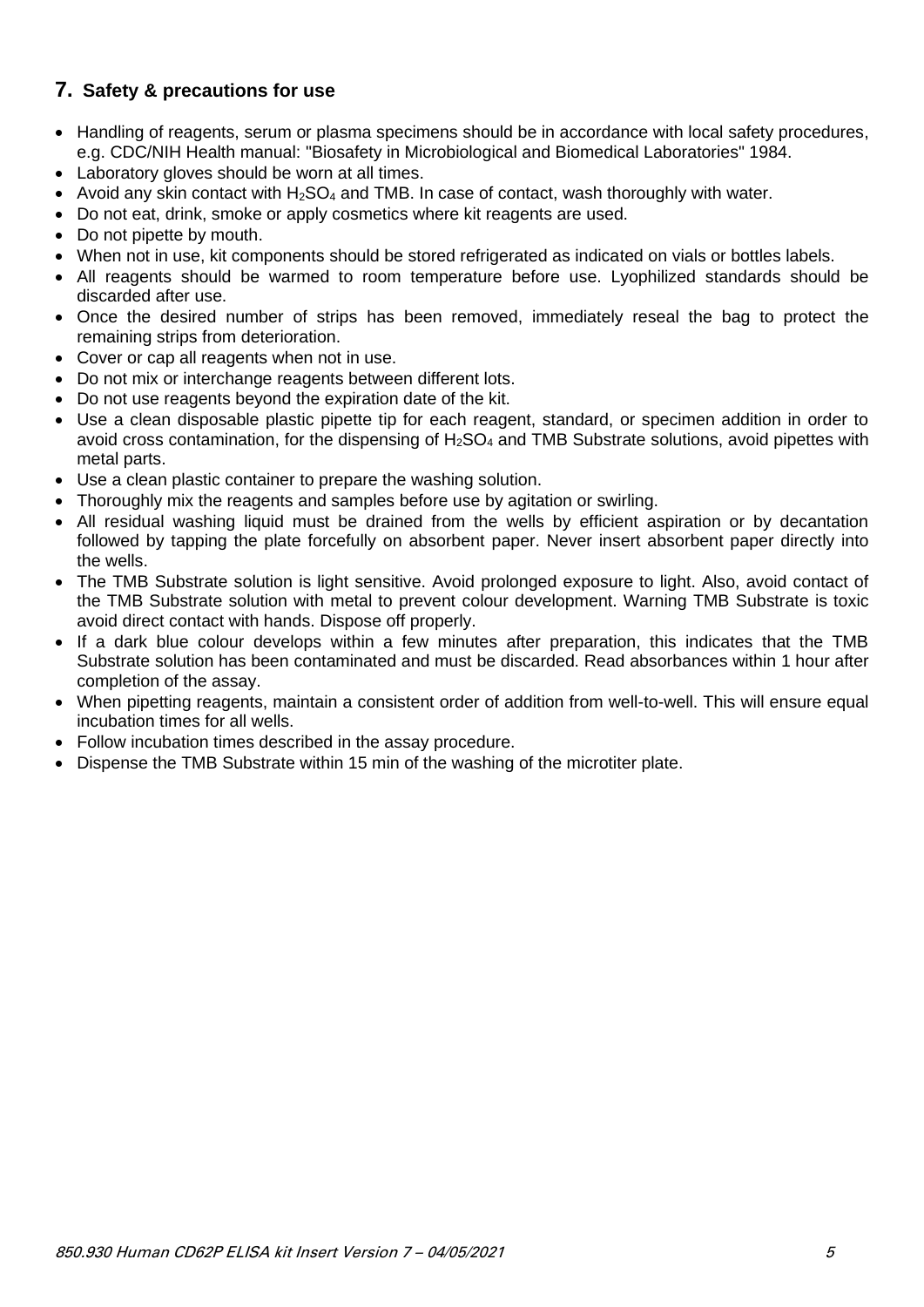## <span id="page-6-0"></span>**8. Assay Preparation**

#### **Bring all reagents to room temperature before use**

#### <span id="page-6-1"></span>**8.1. Assay Design**

Determine the number of microwell strips required to test the desired number of samples plus appropriate number of wells needed for running zeros and standards. Each sample, standard and zero should be tested **in duplicate**. Remove sufficient microwell strips for testing from the pouch immediately prior to use. Return any wells not required for this assay with desiccant to the pouch. Seal tightly and return to 2-8°C storage.

#### **Example plate layout** (example shown for a 6 point standard curve)

|   | <b>Standards</b> |                  | Sample Wells |   |   |   |                |   |   |    |    |    |
|---|------------------|------------------|--------------|---|---|---|----------------|---|---|----|----|----|
|   |                  | $\overline{2}$   | 3            | 4 | 5 | 6 | $\overline{7}$ | 8 | 9 | 10 | 11 | 12 |
| A | Std1             | Std1             |              |   |   |   |                |   |   |    |    |    |
| B | Std <sub>2</sub> | Std <sub>2</sub> |              |   |   |   |                |   |   |    |    |    |
| C | Std <sub>3</sub> | Std <sub>3</sub> |              |   |   |   |                |   |   |    |    |    |
| D | Std4             | Std4             |              |   |   |   |                |   |   |    |    |    |
| E | Std5             | Std5             |              |   |   |   |                |   |   |    |    |    |
| F | Std6             | Std6             |              |   |   |   |                |   |   |    |    |    |
| G | zero             | zero             |              |   |   |   |                |   |   |    |    |    |
| Η |                  |                  |              |   |   |   |                |   |   |    |    |    |

*All remaining empty wells can be used to test samples in duplicate*

#### <span id="page-6-2"></span>**8.2. Preparation of Wash Buffer**

If crystals have formed in the concentrate Wash Buffer, warm it gently until complete dissolution.

Dilute the (200X) concentrate Wash Buffer 200 fold with distilled water to give a 1X working solution. Pour entire contents (10 ml) of the concentrate Wash Buffer into a clean 2,000 ml graduated cylinder. Bring final volume to 2,000 ml with glass-distilled or deionized water. Mix gently to avoid foaming. Transfer to a clean wash bottle.

#### <span id="page-6-3"></span>**8.3. Preparation of Standard Diluent Buffer 1X**

If crystals have formed in the concentrate Standard Diluent, warm it gently until complete dissolution.

Dilute the (10X) concentrate Standard Diluent 10 fold with distilled water to give a 1X working solution. Pour entire contents of the concentrate Standard Diluent into a clean appropriate graduated cylinder. Bring to final volume with glass-distilled or deionized water. Transfer to a clean wash bottle. Please see example volumes below:

| <b>Standard Diluent</b> | Distilled water |
|-------------------------|-----------------|
| concentrate (ml)        | (ml)            |
| 15                      | 135             |
|                         |                 |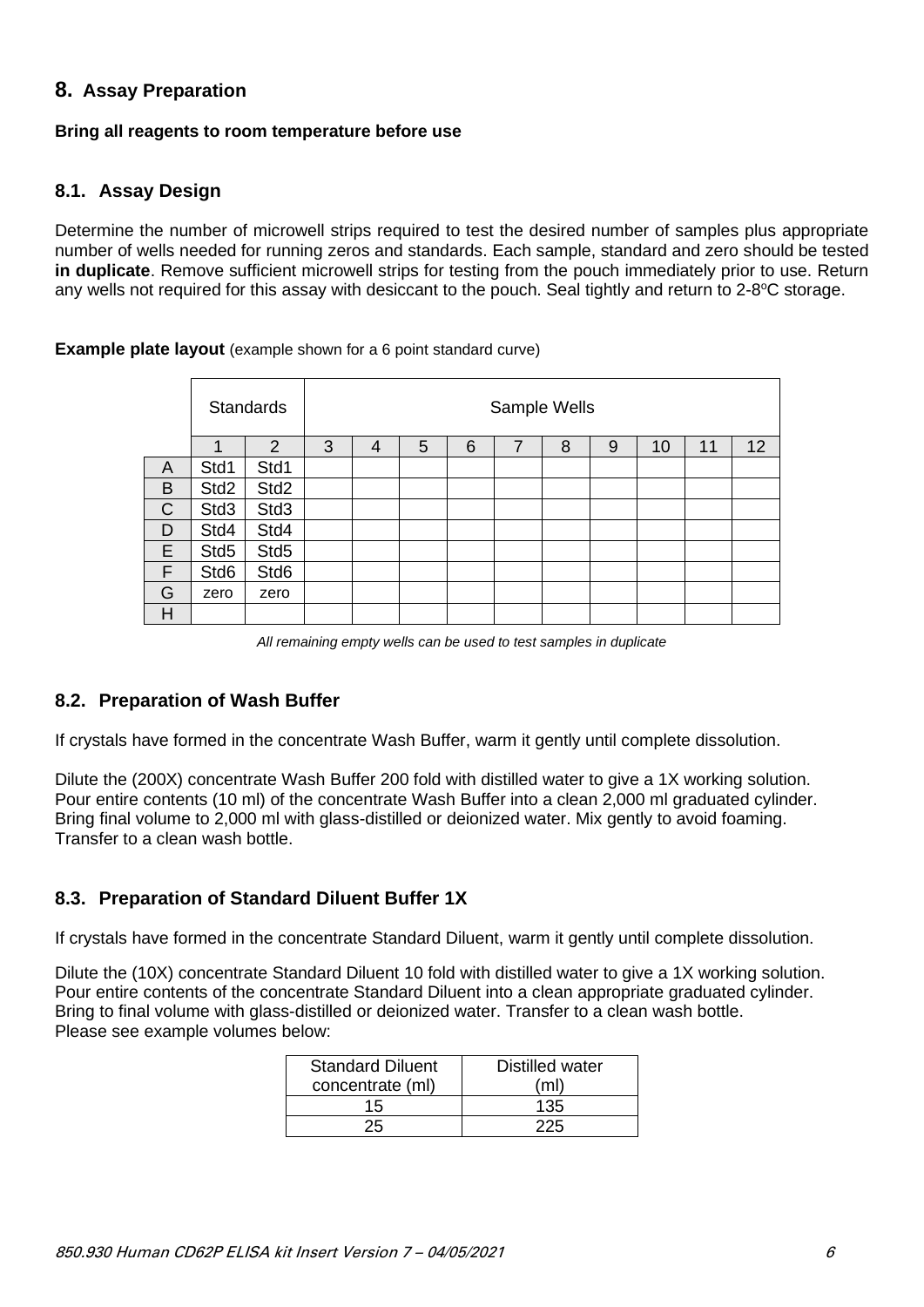## <span id="page-7-0"></span>**8.4. Preparation of Standard**

Standard vials must be reconstituted with the volume of Standard Diluent Buffer 1X shown on the vial immediately prior to use. This reconstitution gives a stock solution of 140 ng/ml of CD62P. Mix the reconstituted standard gently by inversion only. Serial dilutions of the standard are made directly in the assay plate to provide the concentration range from 140 to 4.4 ng/ml. A fresh standard curve should be produced for each new assay.

- Immediately after reconstitution add 200µl of the reconstituted standard to wells A1 and A2, which provides the highest concentration standard at 140 ng/ml.
- Add 100µl of Standard Diluent Buffer 1X to the remaining standard wells B1 and B2 to F1 and F2.
- Transfer 100µl from wells A1 and A2 to B1 and B2. Mix the well contents by repeated aspirations and ejections taking care not to scratch the inner surface of the wells.
- Continue this 1:1 dilution using 100µl from wells B1 and B2 through to wells F1 and F2 providing a serial diluted standard curve ranging from 140 ng/ml to 4.4 ng/ml.
- Discard 100µl from the final wells of the standard curve (F1 and F2).

Alternatively these dilutions can be performed in separate clean tubes and immediately transferred into the relevant wells.

#### <span id="page-7-1"></span>**8.5. Preparation of Samples**

Before testing, human serum or plasma samples have to be diluted 1:5 in Standard Diluent Buffer 1X.

#### <span id="page-7-2"></span>**8.6. Preparation of Biotinylated Anti-CD62P**

It is recommended this reagent is prepared immediately before use. Dilute the Biotinylated Anti-CD62P with the Biotinylated Antibody Diluent in an appropriate clean glass vial using volumes appropriate to the number of required wells. Please see example volumes below:

| Number of wells | Biotinylated  | Biotinylated          |
|-----------------|---------------|-----------------------|
| required        | Antibody (µl) | Antibody Diluent (µl) |
| 16              |               | 1060                  |
| 24              | 60            | 1590                  |
| 32              | 80            | 2120                  |
| 48              | 120           | 3180                  |
| 96              | 240           | 6360                  |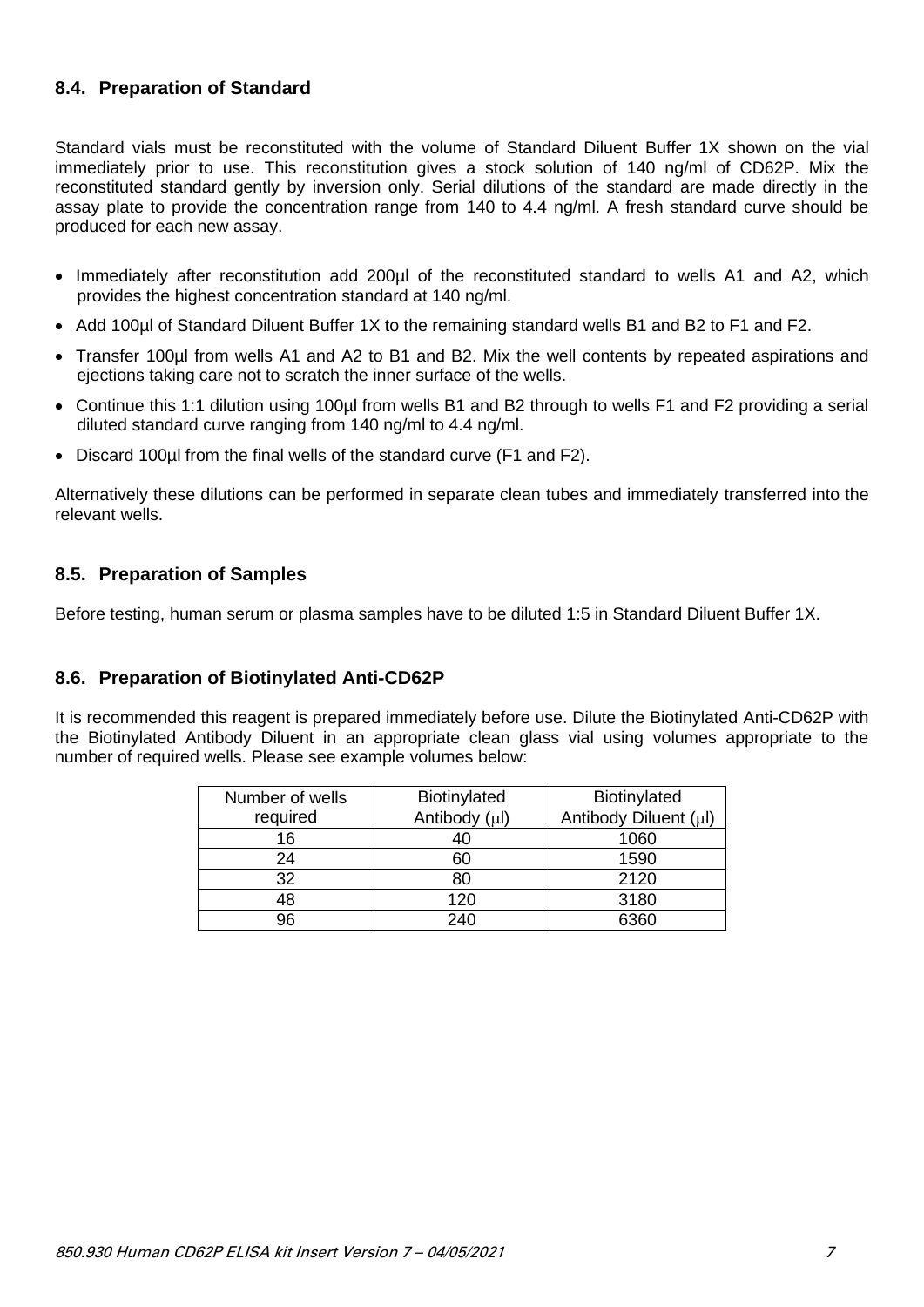# <span id="page-8-0"></span>**8.7. Preparation of Streptavidin-HRP**

It is recommended to centrifuge vial for a few seconds in a microcentrifuge to collect all the volume at the bottom.

Dilute the 5µl vial with 0.5ml of Streptavidin-HRP Diluent **immediately before use.** Do not keep this diluted vial for future experiments. Further dilute the HRP solution to volumes appropriate for the number of required wells in a clean glass vial. Please see example volumes below:

| Number of wells | Streptavidin-HRP | Streptavidin-HRP |
|-----------------|------------------|------------------|
| required        | ΄uΙ              | Diluent (ml)     |
| 16              | 30               |                  |
| 24              | 45               |                  |
| 32              | 60               |                  |
| 48              | 75               |                  |
| วค              | 150              |                  |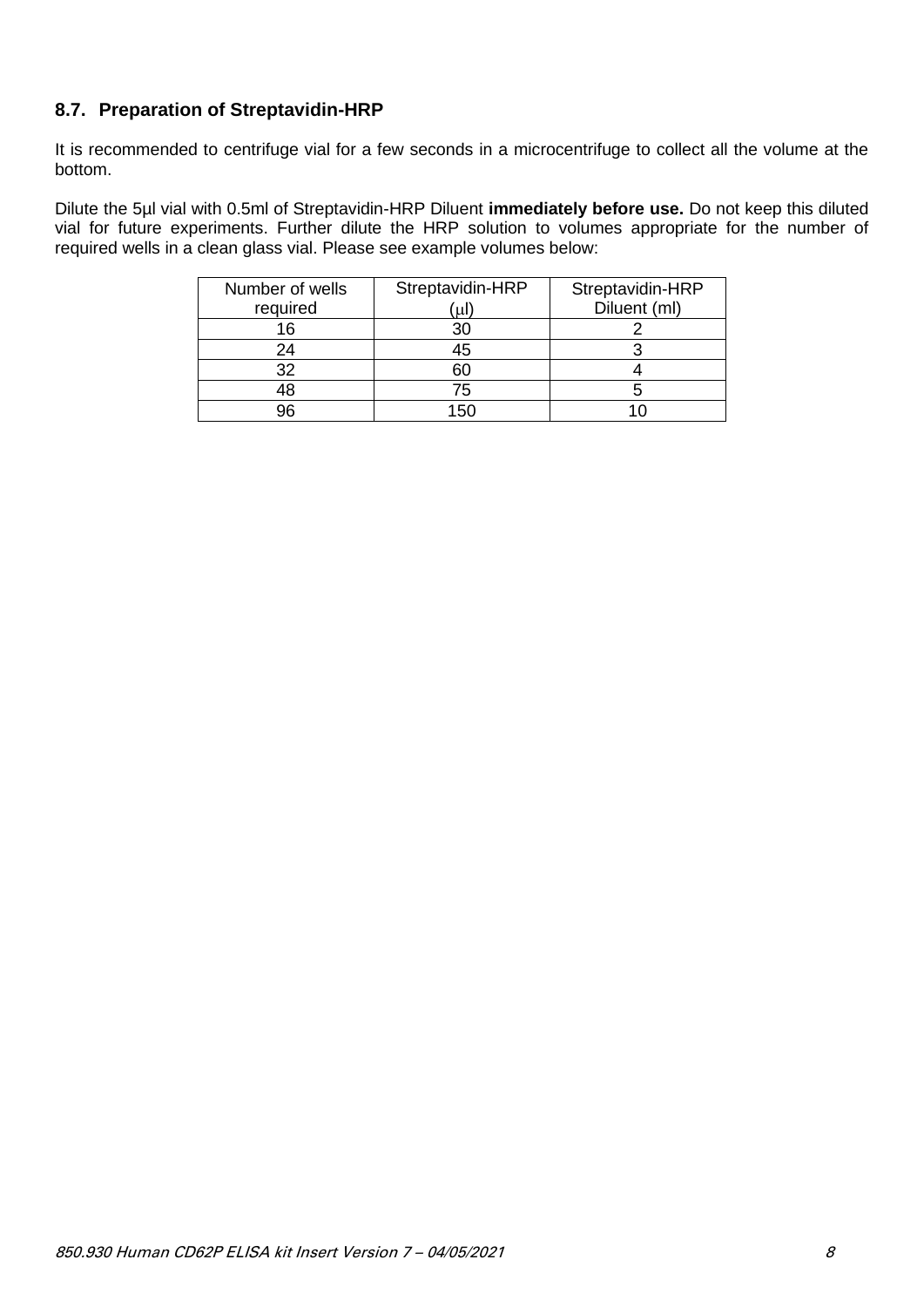#### <span id="page-9-0"></span>**9. Method**

**We strongly recommend that every vial is mixed thoroughly without foaming prior to use.**

**Prepare all reagents as shown in section 8.**

**Note: final preparation of Biotinylated Antibody (section 8.6) and Streptavidin-HRP (section 8.7) should occur immediately before use.**

| <b>Assay Step</b>                                                                                                                                                                                            |            | Details                                                                                                                                                                                                                              |  |  |  |  |  |  |
|--------------------------------------------------------------------------------------------------------------------------------------------------------------------------------------------------------------|------------|--------------------------------------------------------------------------------------------------------------------------------------------------------------------------------------------------------------------------------------|--|--|--|--|--|--|
| 1.                                                                                                                                                                                                           | Addition   | <b>Prepare standard curve</b> as shown in section 8.4 above and add in duplicate to<br>appropriate wells                                                                                                                             |  |  |  |  |  |  |
| 2.                                                                                                                                                                                                           | Addition   | Add 100µl of each Sample and zero (Standard Diluent Buffer 1X) in duplicate to<br>appropriate number of wells                                                                                                                        |  |  |  |  |  |  |
| 3.                                                                                                                                                                                                           | Incubation | Cover with a plastic plate cover and incubate at room temperature (18 to 25°C) for 1<br>hour                                                                                                                                         |  |  |  |  |  |  |
| 4.                                                                                                                                                                                                           | Wash       | Remove the cover and wash the plate as follows:<br>a) Aspirate the liquid from each well<br>b) Dispense 0.3 ml of 1x Wash Buffer into each well<br>c) Aspirate the contents of each well<br>d) Repeat step b and c another two times |  |  |  |  |  |  |
| 5.                                                                                                                                                                                                           | Addition   | Add 50µl of diluted Biotinylated Anti-CD62P to all wells                                                                                                                                                                             |  |  |  |  |  |  |
| 6.                                                                                                                                                                                                           | Incubation | Cover with a plastic plate cover and incubate at room temperature (18 to 25°C) for 1<br>hour                                                                                                                                         |  |  |  |  |  |  |
| 7.                                                                                                                                                                                                           | Wash       | Repeat wash step 4.                                                                                                                                                                                                                  |  |  |  |  |  |  |
| 8.                                                                                                                                                                                                           | Addition   | Add 100µl of diluted Streptavidin-HRP solution into all wells                                                                                                                                                                        |  |  |  |  |  |  |
| 9.                                                                                                                                                                                                           | Incubation | Cover with a plastic plate cover and incubate at room temperature (18 to $25^{\circ}$ C) for 30<br>min                                                                                                                               |  |  |  |  |  |  |
| 10.                                                                                                                                                                                                          | Wash       | Repeat wash step 4.                                                                                                                                                                                                                  |  |  |  |  |  |  |
| 11.                                                                                                                                                                                                          | Addition   | Add 100µl of ready-to-use TMB Substrate solution into all wells                                                                                                                                                                      |  |  |  |  |  |  |
| 12.                                                                                                                                                                                                          | Incubation | Incubate in the dark for 10-15 minutes <sup>*</sup> at room temperature. Avoid direct exposure<br>to light by wrapping the plate in aluminium foil.                                                                                  |  |  |  |  |  |  |
| 13.                                                                                                                                                                                                          | Addition   | Add 100µl of H <sub>2</sub> SO <sub>4</sub> Stop Reagent into all wells                                                                                                                                                              |  |  |  |  |  |  |
| Read the absorbance value of each well (immediately after step 13.) on a spectrophotometer using 450<br>am as the primary wavelength and optionally 620 nm as the reference wave length (610 nm to 650 nm is |            |                                                                                                                                                                                                                                      |  |  |  |  |  |  |

nm as the primary wavelength and optionally 620 nm as the reference wave length (610 nm to 650 nm is acceptable).

*\*Incubation time of the TMB Substrate is usually determined by the ELISA reader performance. Many ELISA readers only record absorbance up to 2.0 O.D. Therefore the colour development within individual microwells must be observed by the analyst, and the substrate reaction stopped before positive wells are no longer within recordable range.*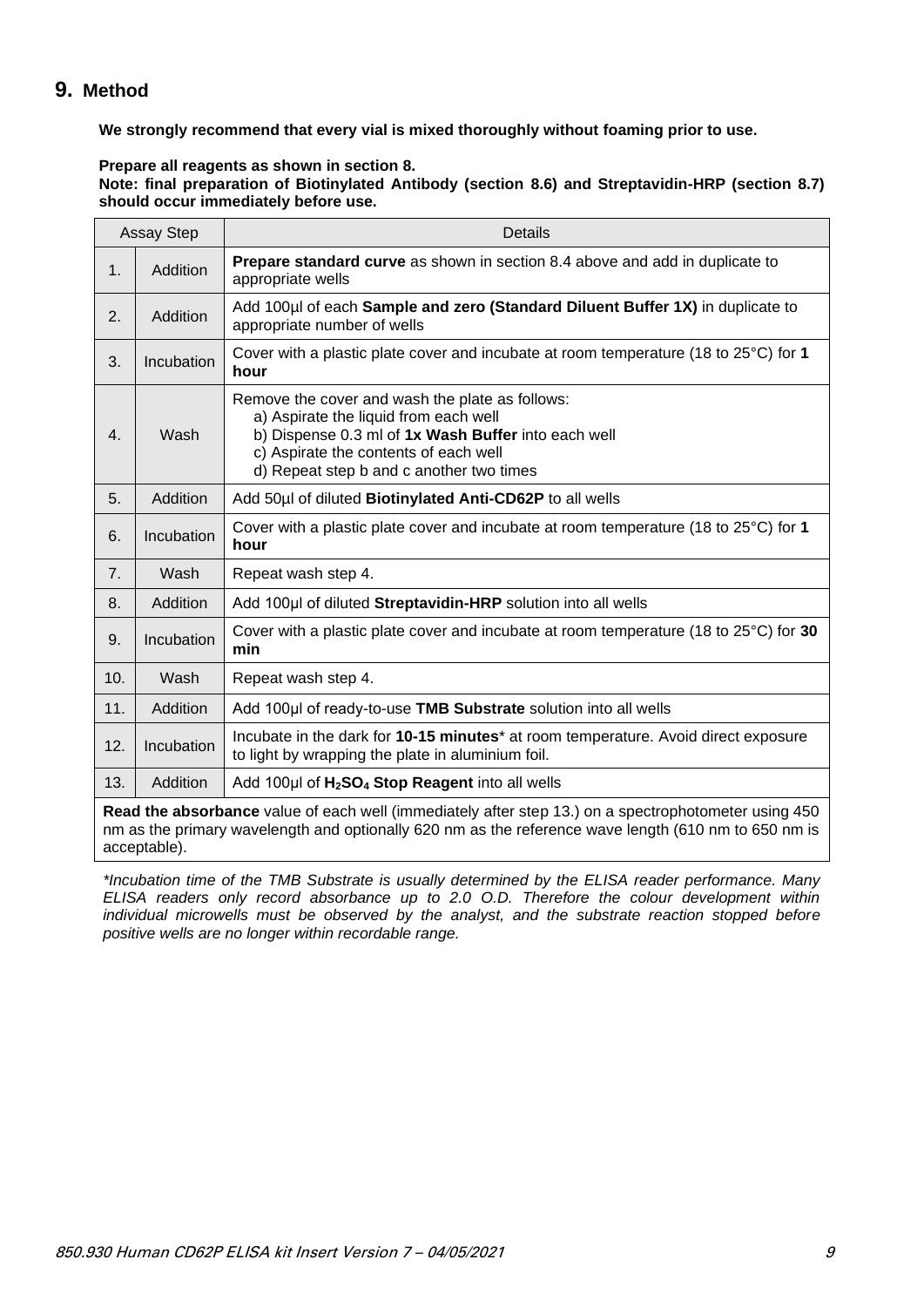# <span id="page-10-0"></span>**10. Data Analysis**

Calculate the average absorbance values for each set of duplicate standards and samples. Ideally duplicates should be within 20% of the mean.

Generate a linear standard curve by plotting the average absorbance of each standard on the vertical axis versus the corresponding CD62P standard concentration on the horizontal axis.

The amount of CD62P in each sample is determined by extrapolating OD values against CD62P standard concentrations using the standard curve**.**

**Standard CD62P Conc (ng/ml) OD (450nm) mean CV (%)** 1 140 1.992 2.0 2 70 1.050 0.7 3 35 0.429 0.0 4 17.5 0.172 2.9 5 8.8 0.079 2.1 6 4.4 0.046 7.8 zero 0 0.020 -

**Example CD62P Standard curve** 



**Note:** curve shown above should not be used to determine results. Every laboratory must produce a standard curve for each set of microwell strips assayed.

For samples human serum or plasmas which have been diluted 1:5 according to the protocol, the calculated concentration should be multiplied by the dilution factor (x5).

# <span id="page-10-1"></span>**11. Assay limitations**

Do not extrapolate the standard curve beyond the maximum standard curve point. The dose-response is non-linear in this region and good accuracy is difficult to obtain. Concentrated samples above the maximum standard concentration must be diluted with Standard Diluent Buffer or with your own sample buffer to produce an OD value within the range of the standard curve. Following analysis of such samples always multiply results by the appropriate dilution factor to produce actual final concentration.

The influence of various drugs on end results has not been investigated. Bacterial or fungal contamination and laboratory cross-contamination may also cause irregular results.

Improper or insufficient washing at any stage of the procedure will result in either false positive or false negative results. Completely empty wells before dispensing fresh Wash Buffer, fill with Wash Buffer as indicated for each wash cycle and do not allow wells to sit uncovered or dry for extended periods.

Disposable pipette tips, flasks or glassware are preferred, reusable glassware must be washed and thoroughly rinsed of all detergents before use.

As with most biological assays conditions may vary from assay to assay therefore **a fresh standard curve must be prepared and run for every assay.**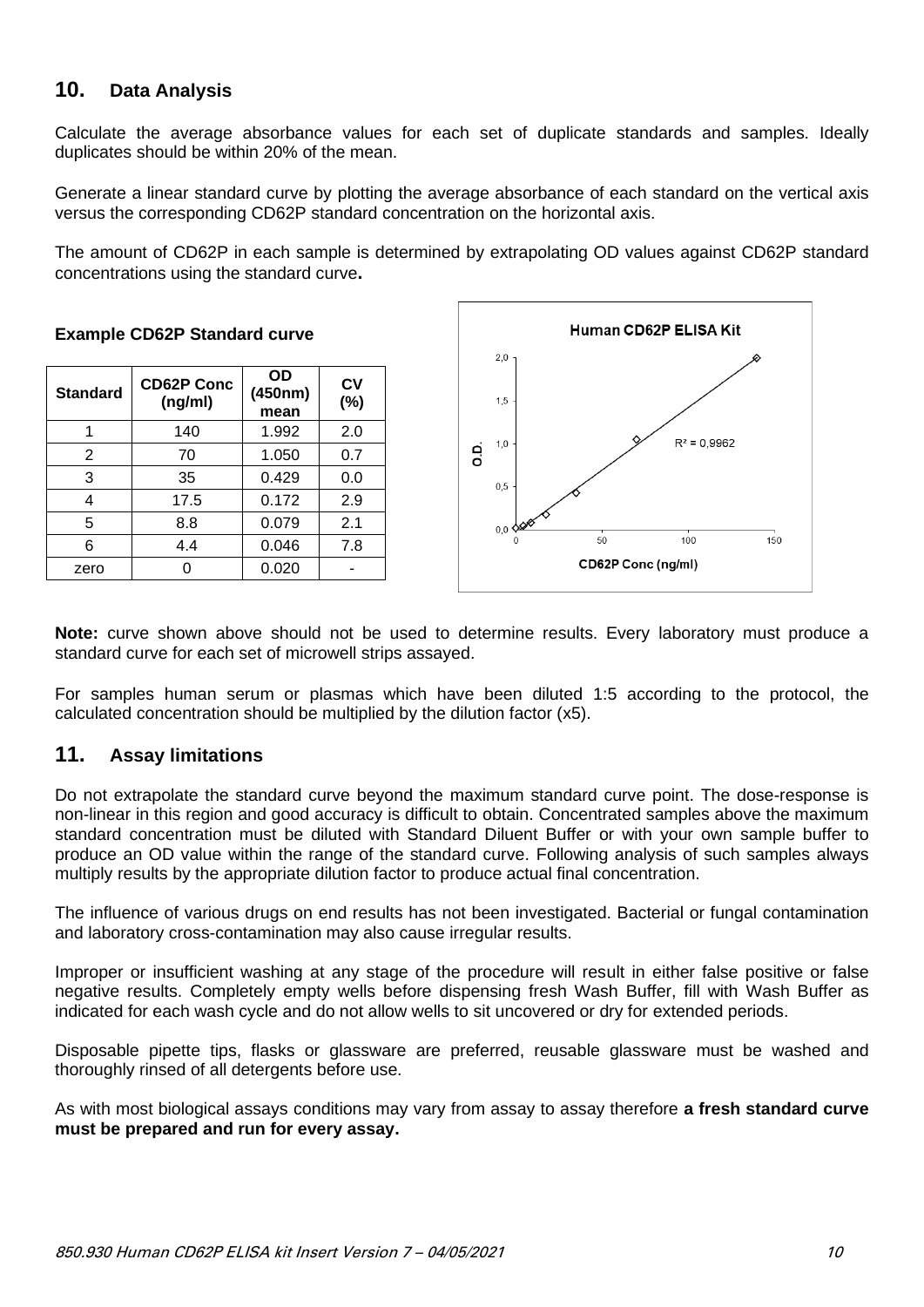# <span id="page-11-0"></span>**12. Performance Characteristics**

#### <span id="page-11-1"></span>**12.1.Sensitivity**

The sensitivity or minimum detectable dose of CD62P using this Diaclone Human CD62P ELISA kit was found to be **3.6 ng/ml**. This was determined by adding 2 standard deviations to the mean OD obtained when the zero standard was assayed in 6 independent experiments.

#### <span id="page-11-2"></span>**12.2.Specificity**

The assay recognizes both natural and recombinant human CD62P. To define the specificity of this ELISA several proteins were tested for cross reactivity. There was no cross reactivity observed for any protein tested: MICA, gp130, GM-CSF, IL-2, IL-6, TRAIL, IL-13, IL-8, Perforin and CD31.

#### <span id="page-11-3"></span>**12.3.Precision**

| Intra-assay |   |                 |     |            |          |    | Inter-assay  |           |         |
|-------------|---|-----------------|-----|------------|----------|----|--------------|-----------|---------|
| Sample n    |   | Mean (ng/mL) SD |     | <b>CV%</b> | Sample n |    | Mean (ng/mL) | <b>SD</b> | $CV\%$  |
|             | 6 | 90.4            | 5   | 5.6% A     |          | 18 | -92          | 6.9       | $7.5\%$ |
| B           | 6 | 39.6            | 3.1 | 7.8% B     |          | 18 | 42.3         | 1.8       | $4.4\%$ |

#### <span id="page-11-4"></span>**12.4.Dilution Parallelism**

In two independent experiments two spiked human serum samples with different levels of CD62P were analysed at different serial two fold dilutions (1:2 to 1:8) with two replicates each. Recoveries ranged from 95 to 113% with an overall **mean recovery of 101%.**

#### <span id="page-11-5"></span>**12.5.Spike Recovery**

The spike recovery was evaluated by spiking 3 concentrations of CD62P in human serum and culture medium in 3 separate experiments.

The calculated **mean recovery is 101%.**

#### <span id="page-11-6"></span>**12.6.Stability**

#### **Storage Stability**

Aliquots of spiked serum and spiked medium were stored at –20°C, +2-8°C, room temperature (RT) and at 37°C and the CD62P level determined after 24h. There was no significant loss of CD62P reactivity during storage at  $+2-8$ °C, RT and 37°C.

#### **Freeze-thaw Stability**

Aliquots of spiked serum and spiked medium were stored frozen at –20°C and thawed up to 5 times and the CD62P level was determined. There was no significant loss of CD62P reactivity after 5 cycles of freezing and thawing.

#### <span id="page-11-7"></span>**12.7.Expected serum values**

A panel of 22 sera from apparently healthy blood donors (male and female) was tested for CD62P. The detected CD62P levels ranged between 124 and 539.8 ng/ml with a mean level of 348.5 ng/ml and a standard deviation of  $\pm$  116.6 ng/ml.

850.930 Human CD62P ELISA kit Insert Version 7 – 04/05/2021 11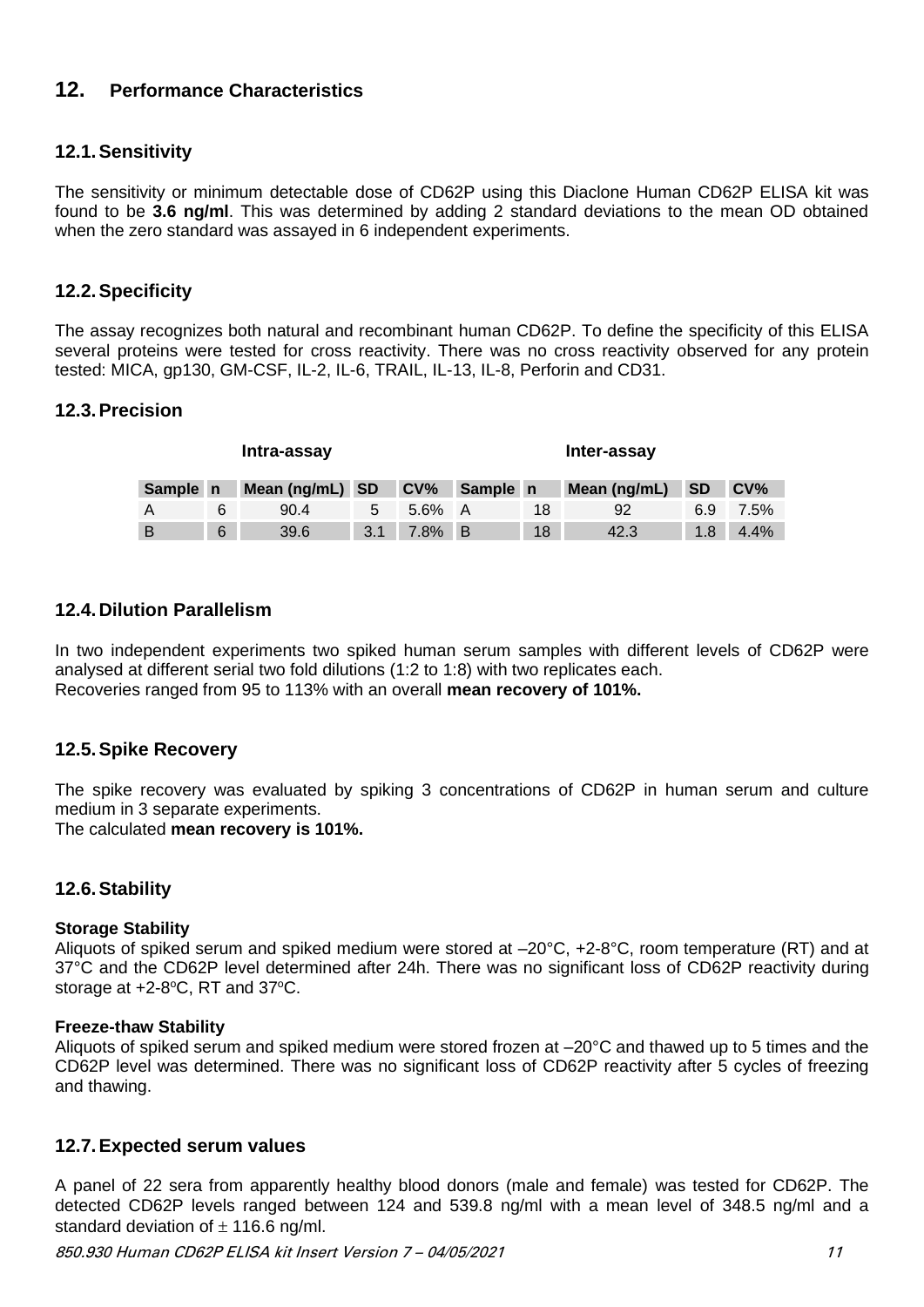# <span id="page-12-0"></span>**13. Bibliography**

- 1. McEver R.P. et al., J Clin Invest. 1989 Jul;84(1):92-9.
- 2. Ushiyama S. *et al.*, J Biol Chem. 1993 Jul 15;268(20):15229-37.
- 3. Marshall D. et al., Semin Immunol. 2002 Apr;14(2):133-40.
- 4. Ehrhardt C. *et al.*, Adv Drug Deliv Rev. 2004 Mar 3;56(4):527-49.

#### <span id="page-12-1"></span>**14. Diaclone Human CD62P ELISA references**

- 1. Cammisotto, V. et al., Antioxidants (Basel) 2020 Apr; 9(4): 296.
- 2. Arora, S. et al., Transfus Apher Sci.,2016
- 3. Biondi-Zoccai, G. et al., J Am Heart Assoc. 2019 Mar 19;8(6):e010455.
- 4. Chirico, E.N. et al., J Appl Physiol, 2012; 112: 1445 1453
- 5. Cosentino, F. et al., Stroke,2009; 40(1): 306-308.
- 6. Galea, V. et al., Journal of Renin-Angiotensin-Aldosterone System, 2012; 10.1177 / 1470320312466125
- 7. Gorki, H. et al., Perfusion,2016: 0267659116649426
- 8. Perumal, R. et al., J Indian Soc Periodontol.,2014;18(3):293-300
- 9. Tripette, J. et al.,Br. J. Sports Med.,2010;44(4): 232-237
- 10. Vincent, L. et al., Am J Physiol Heart Circ Physiol.,2009: 00812.2009.
- 11. Wangkheimayum, S. et al. , Indian J Clin Biochem.,2011; 26(2): 169-71
- 12. Williamson, P. A. et al., Br J Clin Pharmacol.,2012;75(1): 93-102.